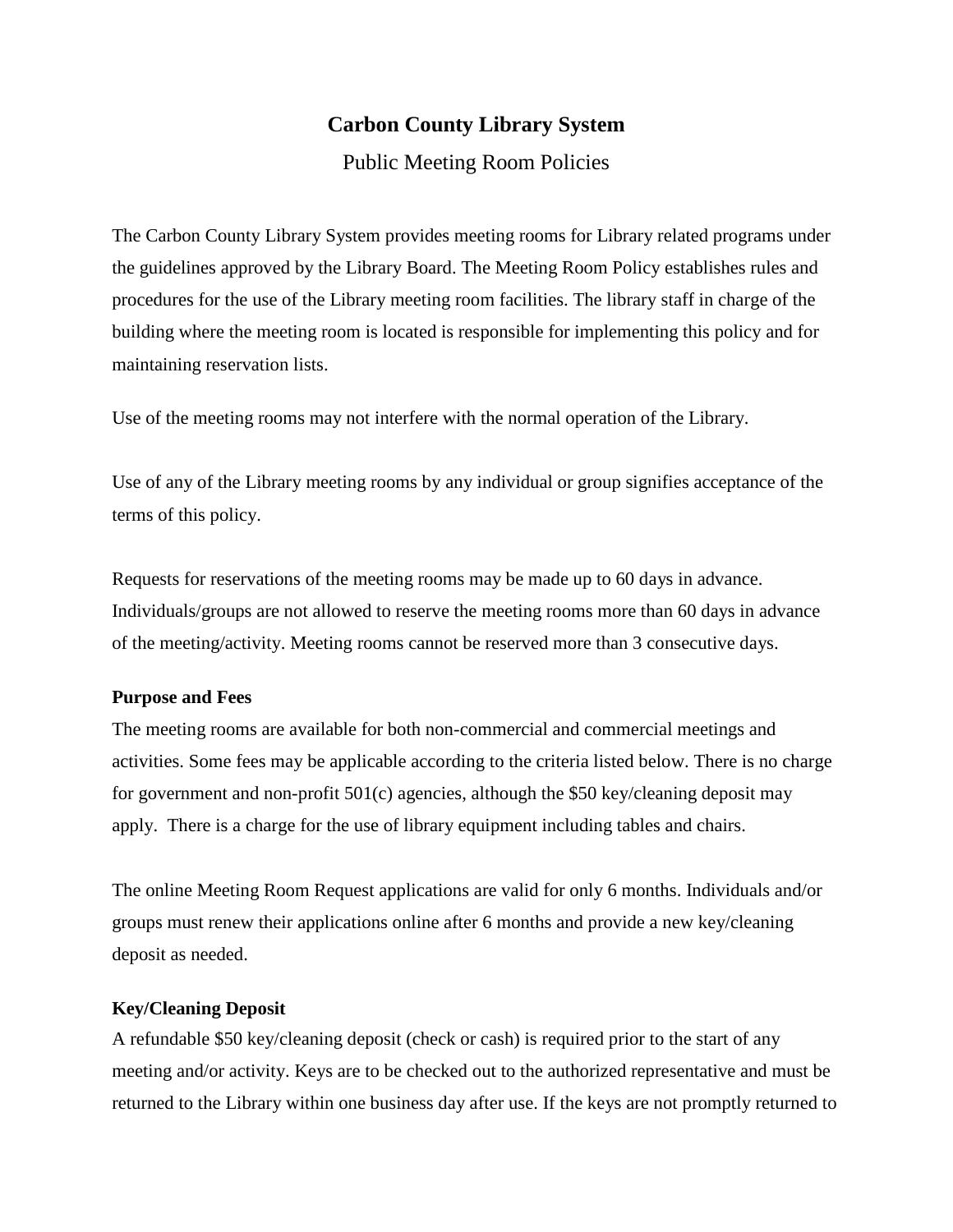the Library, the authorized representative will be charged up to \$300 replacement cost. The \$50 refundable key/cleaning deposit will be forfeit as well. Meeting Room keys ARE NOT available for permanent check out at any time. The Key/Cleaning Deposits must be updated every 6 months.

# **Non-Commercial Groups or Individuals**

Meeting rooms are available free of charge to individuals or groups, when the meeting/activity adheres to the following criteria:

- The individuals or groups have a legal non-profit status
- A government agency
- The meeting/activity is publicly posted as being open to the public
- The meeting/activity is publicly posted as being free to attend
- The meeting/activity allows all attendees to participate in fully
- The purpose of the meeting/activity does NOT involve the selling and/or soliciting of goods, services, or any products
- The refundable deposit must be paid prior to the use of the meeting room **NOTE:** Non-commercial groups and/or individuals exclude representatives of multi-level or network marketing companies.

# **Commercial Groups or Individuals**

Library equipment fees are \$10 per day for the use of library equipment to be used in the meetings rooms. Individuals, groups, and representatives of multi-level or network marketing companies will be charged when any of the following occurs:

- The meeting/activity is closed to the public
- The meeting/activity charges a fee for admission or participation
- The meeting/activity is a business related activity
- The meeting/activity involves the selling and/or soliciting of goods, services, or any products
- The host is representing a multilevel or network marketing company
- All fees and refundable deposits must be paid prior to use of the meeting room

# **Liability**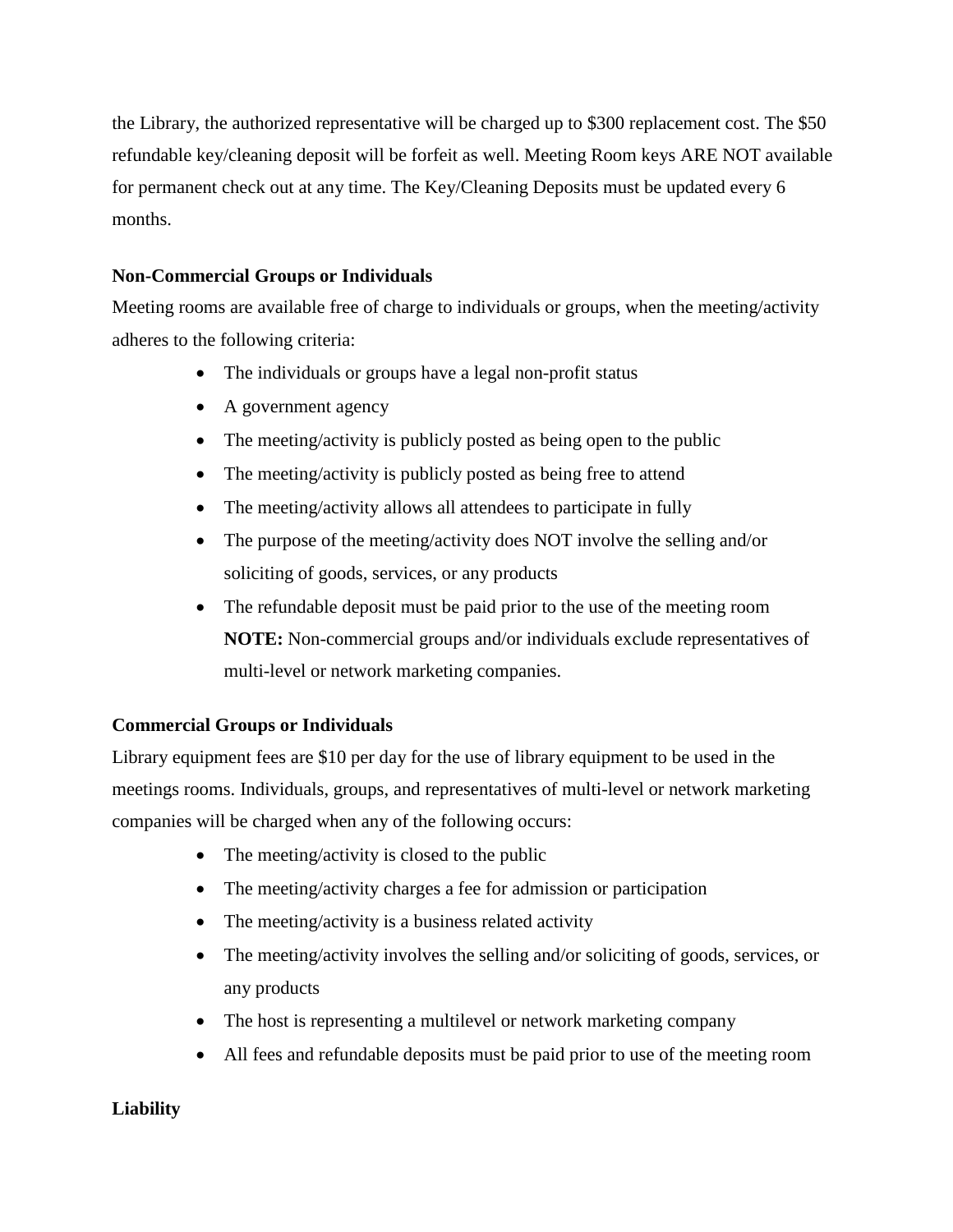- In permitting the use of Library meeting rooms, neither the Library nor the CCLS Library Board advocates or endorses the viewpoints expressed by any groups using the facility.
- The Library, Carbon County Library System, and the Library Board do not assume any liability for groups or individuals attending meetings in the Library and are not responsible for their equipment, supplies, materials or any personal possessions.
- Individuals/groups using the rooms are responsible for restitution for any damage(s) to Library equipment, the rooms through misuse, carelessness or vandalism.
- Individuals/groups using the meeting rooms after Library hours are responsible for building security.

### **Exceptions**

Exceptions to this policy may be made at the discretions of the Library Director

### **Care and Use of the Meeting Rooms**

Acceptable use of the meetings rooms involves respect for the building facilities and others using the building.

- Individuals/groups are responsible for all set up, the cleanup, and tear down of the meeting room and returning the room to its original condition. Cleaning costs and damages will result in the loss of the \$50 refundable deposit and may involve additional fees.
- Any library equipment to be used must be operated by the individuals/group. Library staff will assist in the setup of the equipment but are not available to operate it during the meeting/activity.
- Food is allowed in the meeting rooms with the understanding that individuals/ groups are responsible for cleanup.
- Noise levels from meeting rooms must not disturb library patrons or staff.
- Individuals/groups are responsible for staying within the posted capacity of the room.
- All children's groups using the rooms must be under adequate adult supervision.
- Smoking, open flames, burning incense and lit candles are not allowed.
- Alcoholic beverages are NOT permitted in the building or the meeting rooms.